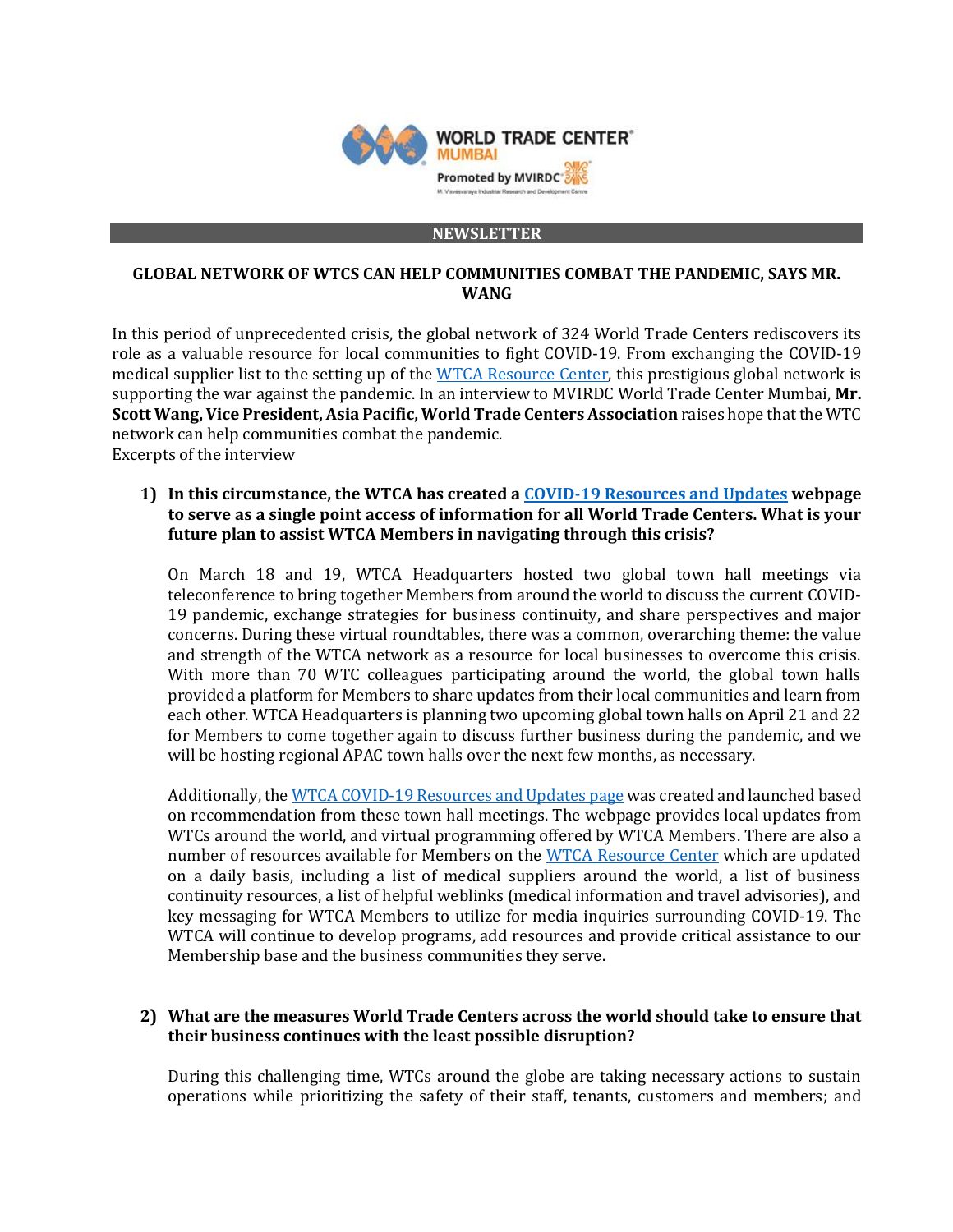complying with regulations and mandates enforced by their respective national and local governments. At the same time, WTCs are bolstering their services and efforts to help their local business communities maintain business as normal as possible. By delivering critical information, maintaining communication and establishing connections, they provide support during a time when companies are dealing with disruptions to their supply chains, as well as changing rules and regulations for cross-border shipments and travel. For example, WTC Beijing recently tapped it[s e-show global platform](http://eshowglobal.com/index.php) to display its members' products and promote trade, while WTC Mumbai accelerated the digital distribution of trade information and consultation services. Both WTCs identified the importance of technology to continue with their services and programs.

### **3) How can the global network of WTCs collaborate in this time of crisis to help their members connect globally?**

Since the beginning of the outbreak, WTCA Members have provided feedback echoing that this is a critical time for the WTCA to come together, demonstrate the power of our network, and leverage our vast connections with business communities around the globe. Together, we will be able to play a significant role to help communities combat the pandemic, restore services, and rebuild local economies. This spirit was perfectly demonstrated with the creation of the WTCA COVID-19 medical supplier list. In response to urgent requests from WTCs throughout the APAC region, the WTCA took swift action at the end of January to create the COVID-19 resource section in the [WTCA Resource Center](https://www.wtca.org/dashboard/resource_categories) to exchange information and establish matchmaking efforts to deal with shortages of medical supplies. WTCs from around the world reached out to help by sharing contact information from their business members. As the outbreak spread to Europe and North America, WTCs in the APAC region, including WTC Mumbai, have reciprocated the assistance by uploading a great amount of medical supplier information to fellow WTCs.

## **4) Exporters across the world are distressed because of cancellation of orders, disruption in logistics, delay in issuance of export certification, etc. What is your message to exporters and importers in efficiently navigating through this crisis?**

It is a difficult time for many regions and industries, and we understand how disruptive it has been to the global supply chain and international trade. The core of the situation is a public health crisis and governments around the world have had to pause economic activities in response to the outbreak. However, the foundation of the global economic and financial infrastructure remains largely solid. We hope the business community can stay in close contact with their WTCs, get timely updates and assistance from the WTCA global network, and pursue some of the emerging opportunities such as the global need for PPEs and other medical supplies. I believe many exporters will emerge from the pandemic stronger and more competitive than ever.

#### **5) What is your estimate of the impact of COVID-19 on global trade and economic growth?**

The world is currently still in an unknown territory and we know that it is difficult for experts to predict the potential time and cost it will take to emerge from this pandemic. While the WTCA cannot make a prediction, our mission is to "connect the business world," and we stand for the power of globalization and an integrated global economy. The Association is committed to continue to promote free and fair-trade policies and use our network to stimulate trade and investment on a global scale.